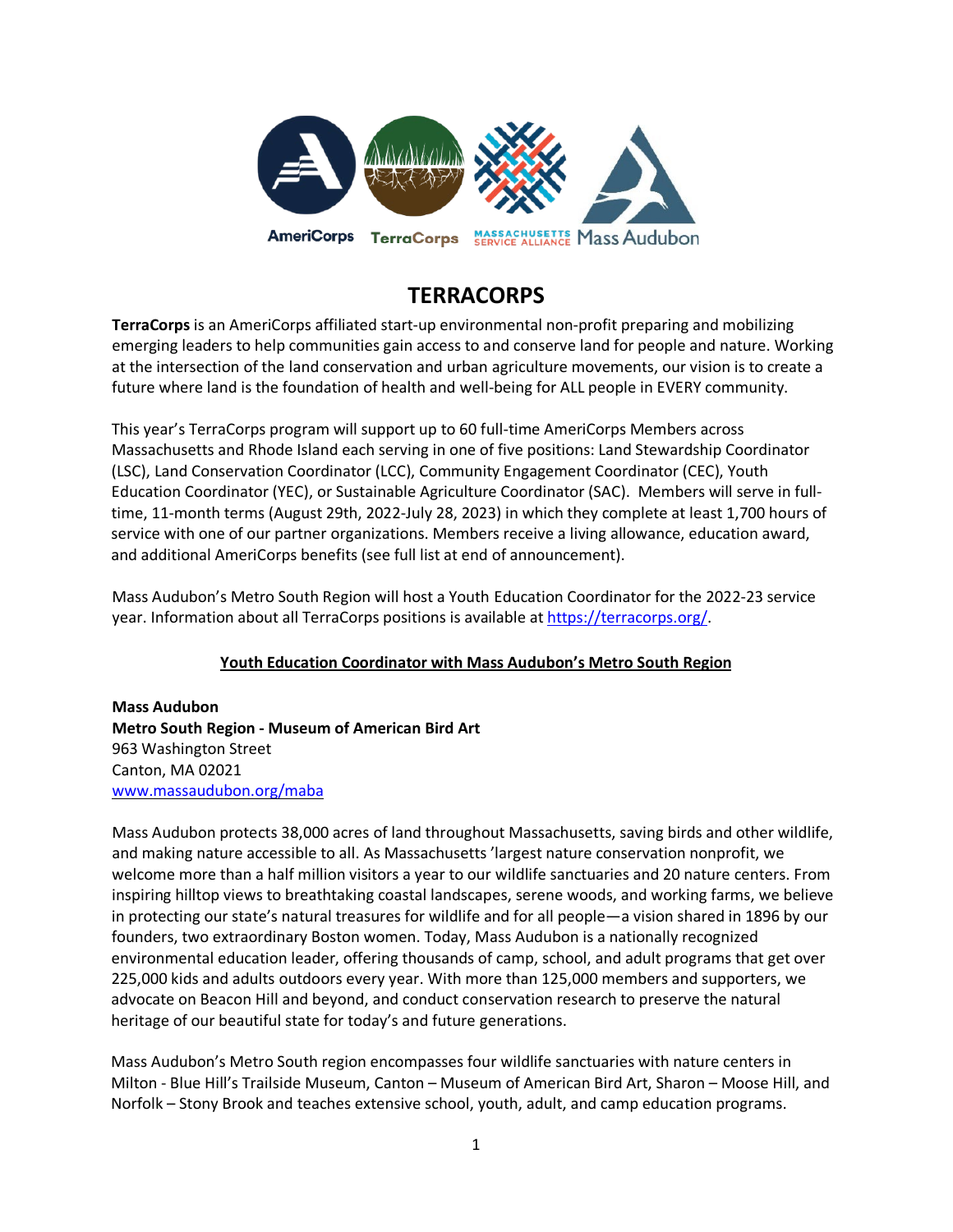The Museum of American Bird Art (MABA) at Mass Audubon is a family-friendly, professional art museum set on a 124-acre wildlife sanctuary with 2 miles of trails and is located 15 miles south of Boston in Canton. MABA's mission is to connect people with nature through art and nature-based STEAM (science, technology, engineering, arts, and math) programs. Onsite and offsite education, including our innovative Wild at Art summer camp, programs serve children adults, families, and school and community groups. MABA offers unique exhibitions and programs that explore the wonders of birds and the human creative capacity. Education programs include hands-on nature, art, and STEAM programs and workshops in ecology, biology, environmental science, drawing, photography, painting, and other media, outdoor nature walks, and gallery talks.

**Youth Education Coordinators (YEC)** build the long-term capacity of their Service Site by engaging youth in service learning, experiential education, and inquiry-based science and nature learning projects. They collaborate with schools, libraries, and youth groups on projects that connect young people to the natural world, improve science literacy, and encourage healthy lifestyles. By serving with youth in an outdoor learning environment, they reinforce the connection between people, nature, and community and foster an inclusive land stewardship ethic in future generations.

TerraCorps Members engage with their supervisors to develop and carry out three or more capacity building projects over the course of the service year. Some of these projects will involve recruiting, training, and/or managing community volunteers. **Mass Audubon's Metro South Region has proposed the following potential project(s) for their Youth Education Coordinator:**

- 1. The TerraCorps Member will increase outreach to students, teachers, and families in the Greater Boston region and South Shore, focusing on increasing the access under-served communities have to nature and high-quality nature-based STEAM educational programs, live animal programming, and Mass Audubon's Science of Massachusetts Curriculum.
- 2. A major capacity building goal will be to develop new programming, expand on Metro South's Nature in Your Neighborhood Family programming, and develop new school partnerships for underserved communities. A major goal of this project will be increasing the capacity of our new programmatic space, *The Nest:* A nature maker space, design workshop, and art studio space and continue our Nature in Your Neighborhood programming for youth and families in the Metro South Region. The TerraCorps Member will responsible for developing at least two new nature-based STEAM education programs and Nature in Your Neighborhood programs for the Metro South Region. The TerraCorps Member will provide outreach and deliver these programs to students in area schools and youth and family in the Metro South Region.
- 3. The TerraCorps Member will market these programs and outreach work will include, but not be limited to, meeting with stakeholders and community partners, including principals, science and art coordinators, and teachers, to help them understand Mass Audubon's mission and how we can help them meet their curricular goals. The TerraCorps Member will also schedule, coordinate, and deliver programming to schools.

Development of these and other projects will occur during the first two months of service and consider the Member's interests and skills.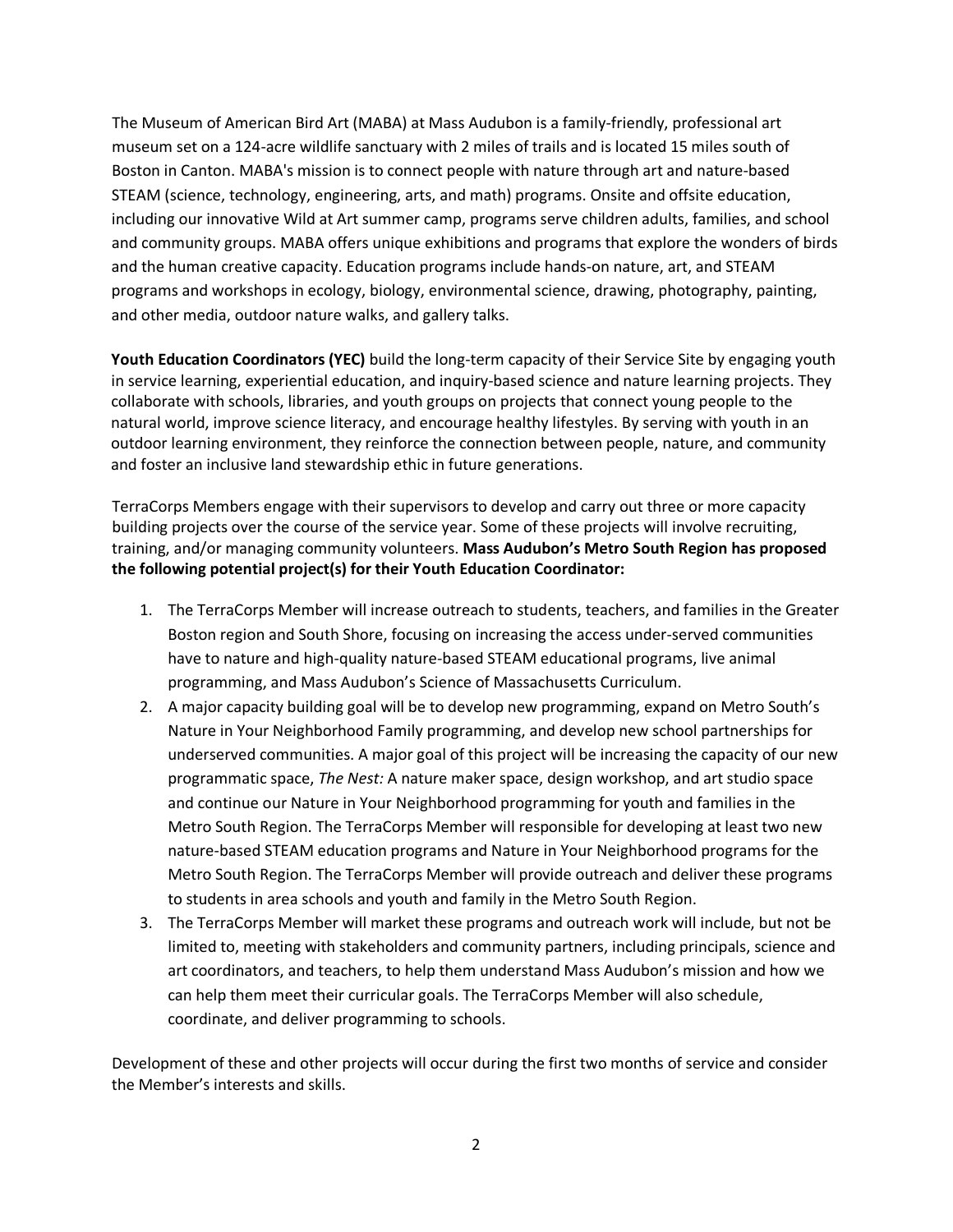#### Required AmeriCorps Qualifications

- A US citizen, US national, or Lawful Permanent Resident Alien of the U.S.
- At least 18 years old
- A minimum of a high school diploma or GED
- No more than three previous terms as an AmeriCorps Member
- Pass a criminal history background check, including an FBI check

## Desired Qualifications

- Strong writing and verbal communication skills
- Able to serve both independently and as a member of a team
- Comfort navigating computer software programs Microsoft Office suite of programs, a plus to have experience with the Adobe Suite, especially Spark, InDesign, Lightroom, and Photoshop
- Training and experience pertinent to the Youth Education Coordinator position and projects listed above
- Experience training and educating community members and volunteers
- Training and experience pertinent to the Youth Education Coordinator position and projects listed above
- Experience training and educating community members and volunteers
- Experience teaching or leading groups in the outdoors, preferably youth
- Experience with experiential education, service learning, and inquiry-based learning methods
- Experience with curriculum development and lesson planning

For questions about Mass Audubon's Metro South Region's service positions, contact Sean Kent, [skent@massaudubon.org.](mailto:skent@massaudubon.org)

#### **AmeriCorps Member Eligibility Requirements**

All Members are expected to serve full-time, commit to serve for the entire 11-month term, and complete at least 1,700 hours of service, including time spent in trainings and several service days with the full TerraCorps cohort. Weekly service averages 38 hours and commonly includes some night and/or weekend activities.

AmeriCorps programs provide equal opportunities. TerraCorps will recruit and select persons in all positions to ensure a diverse and inclusive climate without regard to race, religion, sex, sexual orientation, age, veteran status, color, political affiliation, creed, national origin, marital status, or any other status as protected by federal, state, and local laws. We encourage applications from individuals with disabilities and will provide reasonable accommodations for interviews and service upon request.

## **Member Compensation and Benefits**

- TerraCorps Members will receive a living allowance of up to \$18,500 (pre-tax) over the 11month term of service, which is \$740 (pre-tax) per 25 biweekly pay periods.
- TerraCorps assists Members in obtaining health insurance coverage. Reimbursement of costs may be available.
- Childcare assistance may be provided in cases of financial need.